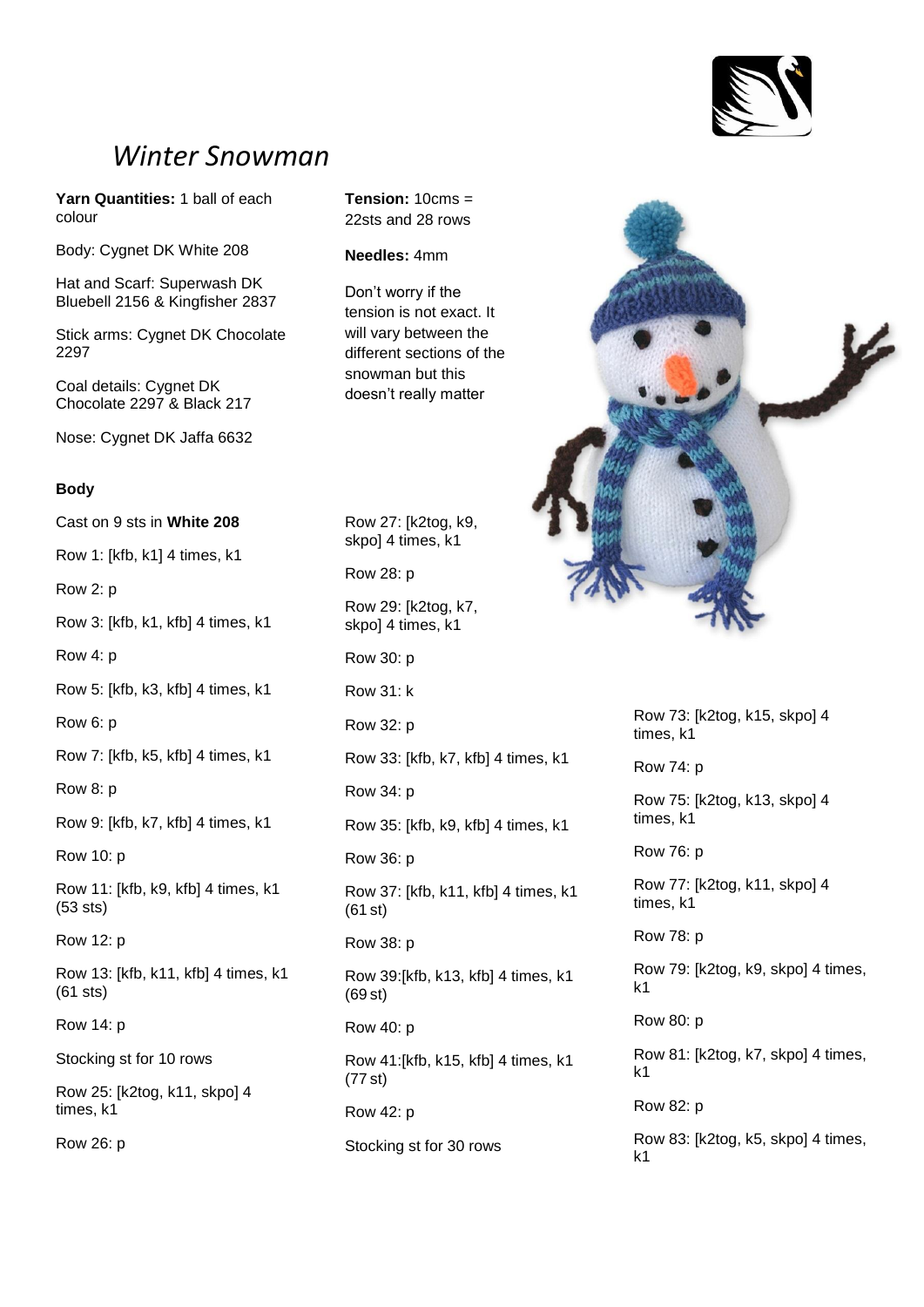Row 84: p

Row 85: [k2tog] rep to last st, k1

Thread yarn through stitches to close.

### **Hat**

Cast on 61sts in **Bluebell 2156**

Row 1: [k1, p1] rep to end

Continue for 4 more rows to create the rib

Row 5. **Kingfisher 2837** p

Row 6: [k2tog, k11, skpo] 4 times, k1

Row 6: **Bluebell 2156** p

### **Scarf**

Cast on 8 sts in **Bluebell 2156** Row 1: k Row 2: p

#### **Nose**

Cast on 8 sts in **Jaffa 6632**

Stocking st for 6 rows

Row 7: k2tog, k1, k2tog, k1, k2tog

Row 8: p

# **Stick Arms**

**Arm 1.**

Use 4 strands of **Chocolate 2297**  yarn at once so that the arms are thick and solid

Cast on 10 sts

Cast off

**Arm 2.**

Sew up down the back seam leaving approx. 2cm gap to stuff.

Fill the body with stuffing and sew up gap.

Row 7: [k2tog, k9, skpo] 4 times, k1

Row 8: **Kingfisher 2837** p

Row 9: [k2tog, k7, skpo] 4 times, k1

Row 10: **Bluebell 2156** p

Row 11: [k2tog, k5, skpo] 4 times, k1

Row 12: **Kingfisher 2837** p Row 13: [k2tog, k3, skpo] 4 times, k1

Row 3: **Kingfisher 2837** k

Row 4: p

Rep these 4 rows 30 times

Row 121: **Bluebell 2156** k

### Row 9: k

Row 10: p

Thread yarn through stitches to close

Sew the two sides together and attach to the front on the

Use 4 strands of **Chocolate 2297**  yarn at once so that the arms are thick and solid

Cast on 8 sts

Cast off

Thread 2 strands of yarn at one end of the arm and knot them tightly together several times one



\* It is important to make sure that you don't stuff the snowman too full or he won't stand up

Row 14: **Bluebell 2156** p

Row 15: [k2tog, k1, skpo] 4 times, k1

Row 16: **Kingfisher 2837** p

Row 13: [k2tog] 6 times, k1

Row 14: **Bluebell 2156** p

Thread yarn through stitches to close

Sew up along the back seam and attach a little pompom to the top if you want.

Row 122: p

Cast off

Knot strands of yarn through each end of the scarf several times to create the tassels and trim to neaten.

snowman's head using the shaping as a guide to position correctly.

after another to create fingers. The more knots you make the longer the fingers will be.

Repeat this 2 more times so that you have 3 fingers.

Thread the yarns down the centre of the knots to make them more solid.

Sew an arm to either side of the body using the shaping as a guide to position them correctly.